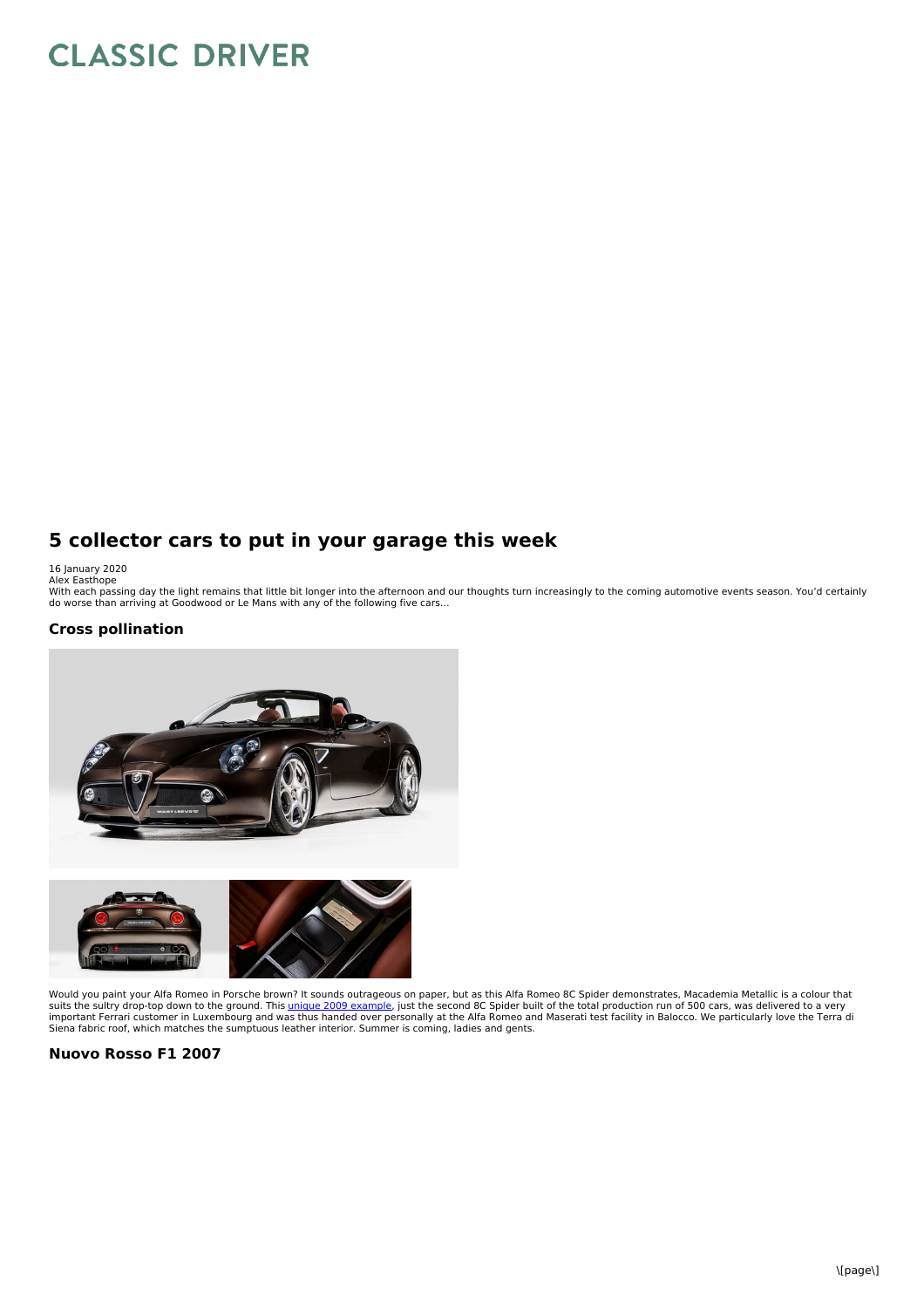

If you watched Kimi Räikkönen clinch the Formula 1 title back in 2007 then you'll remember that his Ferrari was painted in a darker and slightly more metallic shade of red<br>than usual. Honouring the achievement, Ferrari dec

#### **So long, farewell**





Arguably the proudest moment in our 21-year stint on the World Wide Web was seeing the <u>Aston Martin DB11 [Classic](https://www.classicdriver.com/en/car/aston-martin/db11/2018/728653) Driver Edition</u> roll off the line in Gaydon. Built to<br>celebrate our 20th anniversary, the tasteful grey-over

### **On the prowl**



Styled like a 1930s hot-rod and actually constructed using some cutting-edge engineering techniques, the Plymouth Prowler showed so much promise prior to its launch in<br>1997. But the decision to employ a lazy 3.5-litre V6 c